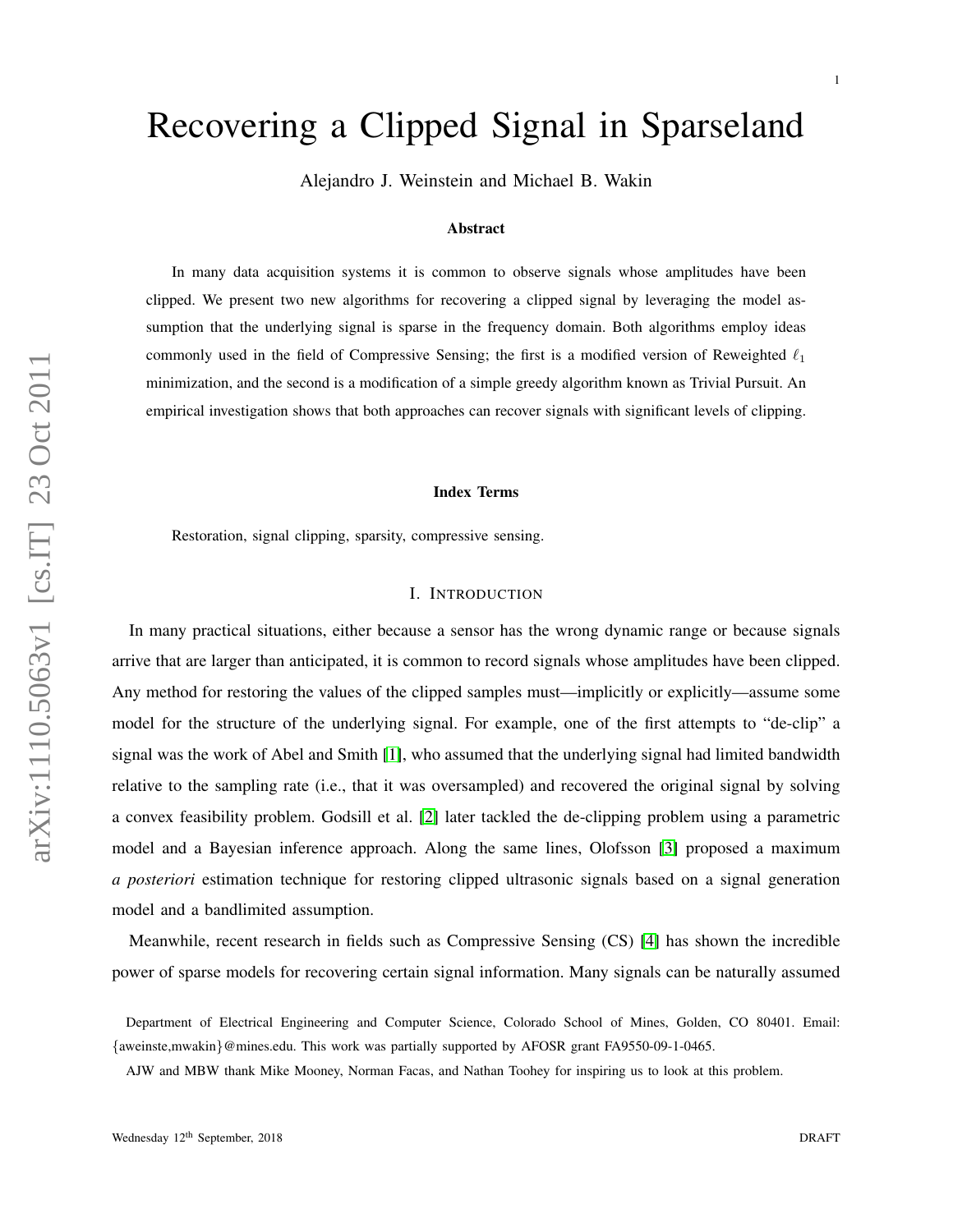to be sparse in that they have few non-zero coefficients when expanded in a suitable basis; the name "Sparseland" has been informally used to describe the broad universe of such signals [\[5\]](#page-9-2). Although a typical CS problem involves an incomplete set of random measurements (as opposed to a complete but clipped—set of deterministic samples), sparse models have made a limited appearance in the declipping literature. In particular, Gemmeke [\[6\]](#page-9-3) et al. imputed noisy speech features by considering the spectrogram of the signal as an image with missing samples, represented the spectrogram in terms of an overcomplete dictionary, and used sparse recovery techniques to recover the missing samples. Using the model assumption that the underlying signal is sparse in an overcomplete harmonic dictionary, Adler et al. [\[7\]](#page-9-4) later adapted the Orthogonal Matching Pursuit (OMP) [\[5\]](#page-9-2) recovery algorithm from CS into a de-clipping algorithm that they call *constraint*-OMP.

In this paper, we present two methods for de-clipping a signal under the assumption that the original signal is sparse in the frequency domain, i.e., that it can be represented as a concise sum of harmonic sinusoids. This model is general enough to embrace a wide set of signals that could be recorded from certain communication systems, resonant physical systems, etc. This model is also commonplace in the CS literature, particularly in settings where random measurements are collected in the time domain.

Although the measurements we consider are not randomly collected, $1$  we do find that certain ideas from the field of CS can be leveraged. In particular, we have modified several CS algorithms in an attempt to account for the clipping constraints. Among the methods that we have tried, the two with the best performance are a modified version of Reweighted  $\ell_1$  minimization [\[8\]](#page-9-5) and a modified version of the Thresholding algorithm [\[5\]](#page-9-2), also known as Trivial Pursuit (TP) [\[9\]](#page-9-6). This is surprising since TP, a very simple greedy algorithm, is one of the poorest performing algorithms in conventional CS problems [\[5\]](#page-9-2). We also show that, when tested on frequency sparse signals, these two methods outperform *constraint*-OMP.

#### II. PRELIMINARIES

# *A. Problem definition*

Let  $x \in \mathbb{R}^N$  be a K-sparse signal in the Fourier domain, i.e.,  $x = \Psi \alpha$  and  $\|\alpha\|_0 = K$ , where  $\Psi$  is the  $N \times N$  inverse Discrete Fourier Transform (DFT) matrix and  $\|\cdot\|_0$  denotes the number of non-zero entries of a vector. Because of the Hermitian symmetry property of real signals, the sparsity level  $K$  is

<span id="page-1-0"></span><sup>1</sup>In fact they are "adversarial", in that clipping eliminates the samples with the highest energy content.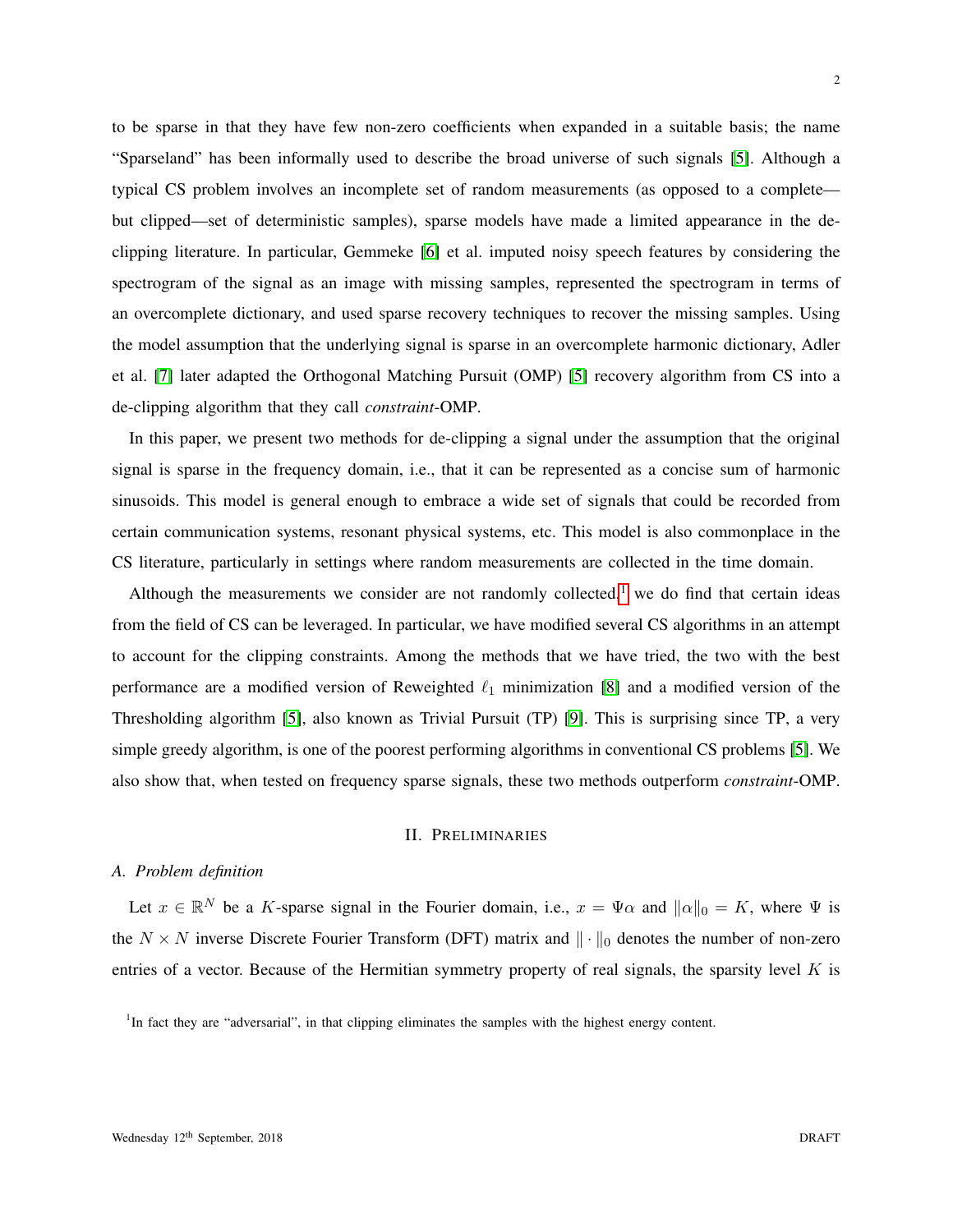in general twice the number of harmonics in  $x^2$  $x^2$ . Let the clipped version of x be  $x_c$ , where

$$
x_c(n) = \begin{cases} C_u & \text{if } x(n) \ge C_u, \\ C_l & \text{if } x(n) \le C_l, \\ x(n) & \text{otherwise,} \end{cases}
$$

and  $C_u$  and  $C_l$  are the known upper and lower clipping values, respectively. Our goal is to recover the original signal x from the observed clipped signal  $x_c$ .

Denote by  $\Omega_u$  and  $\Omega_l$  the index sets of the upper and lower clipped samples, respectively, and by  $\Omega_{nc}$  the index set of the non-clipped samples:  $\Omega_u = \{n|x_c(n) = C_u\}$ ,  $\Omega_l = \{n|x_c(n) = C_l\}$ , and  $\Omega_{nc} = (\Omega_u \cup \Omega_l)^c$ . Similarly, denote by  $\Psi_u$  and  $\Psi_l$  the matrices formed with the rows  $i \in \Omega_u$  and  $j \in \Omega_l$  of  $\Psi$ , respectively. We can write the non-clipped values of  $x_c$  as  $y = \Phi x$ , where  $\Phi$  is a *restriction operator* formed with the rows  $j \in \Omega_{nc}$  of the  $N \times N$  identity matrix.

### *B. Basis Pursuit, Basis Pursuit with Clipping Constraints, and Reweighted*  $\ell_1$  *with Clipping Constraints*

The canonical CS method for recovering a sparse signal is known as Basis Pursuit [\[5\]](#page-9-2). Given a set of non-clipped linear measurements  $y = \Phi x = \Phi \Psi \alpha$ , Basis Pursuit involves solving the following convex optimization problem:

<span id="page-2-1"></span>
$$
\alpha = \underset{\alpha \in \mathbb{C}^N}{\operatorname{argmin}} \|W\alpha\|_1 \quad \text{s.t.} \quad \Phi\Psi\alpha = y,\tag{BP}
$$

where W is a diagonal weighting matrix with the norm of the columns of  $\Phi\Psi$  in its main diagonal and zeros elsewhere. In the de-clipping problem, we also know that samples clipped by the upper limit must have values greater or equal than  $C_u$ , and samples clipped by the lower limit must have values smaller or equal than  $C_l$ . We can then propose a version of Basis Pursuit with clipping constraints:

<span id="page-2-2"></span>
$$
\alpha = \underset{\alpha \in \mathbb{C}^N}{\operatorname{argmin}} \|W\alpha\|_1
$$
  
s.t.  $\Phi \Psi \alpha = y, \ \Psi_u \alpha \ge C_u, \ \Psi_l \alpha \le C_l.$  (BPCC)

Another technique commonly used in CS is "Reweighted  $\ell_1$  minimization" [\[8\]](#page-9-5). In its original formulation, this method iterates over a weighted version of [\(BP\)](#page-2-1), adjusting the weights based on the solution obtained in the previous iteration. This method typically has better signal recovery performance than Basis Pursuit but at the expense of a higher computational load. We adapt this method to the de-clipping problem by replacing [\(BP\)](#page-2-1) at each iteration with [\(BPCC\)](#page-2-2). We dub this method Reweighted  $\ell_1$  with Clipping Constraints ( $\mathsf{R}\ell_1\mathsf{CC}$ ). Algorithm [1](#page-3-0) shows the complete method.

<span id="page-2-0"></span><sup>&</sup>lt;sup>2</sup>The exceptions are harmonics of frequency 0 or  $\pi$ , which contribute only one DFT coefficient each.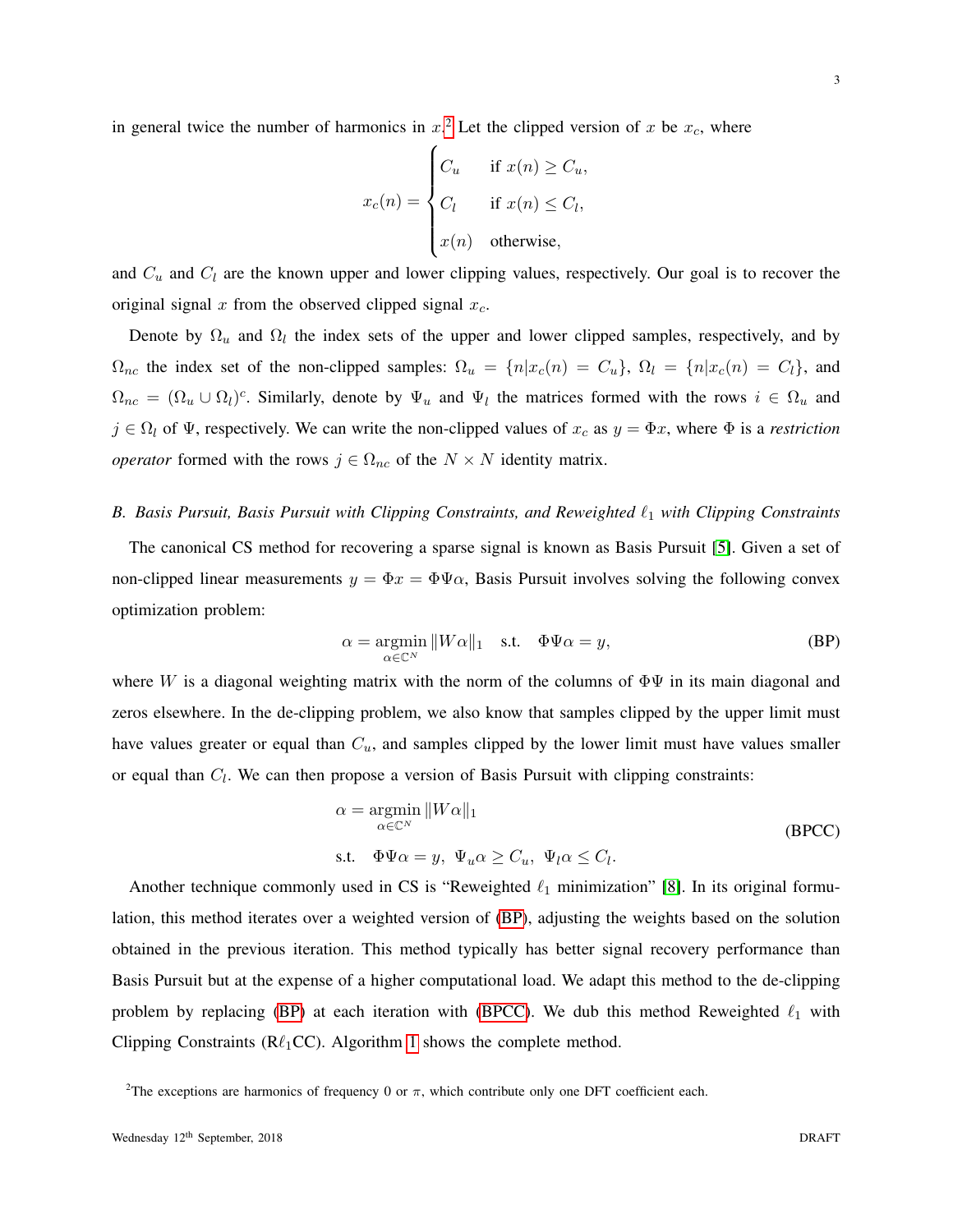<span id="page-3-0"></span>input:  $\Phi$ ,  $\Psi$ ,  $\Psi_u$ ,  $\Psi_l$ ,  $y$ ,  $C_l$ ,  $C_u$ ,  $\ell_{max}$ ,  $\epsilon$ ,  $\delta$  $\ell = 1, W_i^{(1)} = 1, i = 1, \ldots, N$ repeat  $\alpha^{(\ell)} = \argmin \|W^{(\ell)}\alpha\|_1$ s.t.  $\Phi \Psi \alpha = y$ ,  $\Psi_u \alpha \geq C_u$ ,  $\Psi_l \alpha \leq C_l$  $W_i^{(\ell+1)} = \frac{1}{\ln(\ell)}$  $\frac{1}{|\alpha_i^{(\ell)}|+\epsilon},\,i=1,\ldots,N$  $\ell = \ell + 1$ until  $\ell \geq \ell_{max} + 1$  or  $\|\alpha^{(\ell)} - \alpha^{(\ell-1)}\|_2 < \delta$ output:  $\alpha^{\ell-1}$ 

We test these three approaches with the signal  $x(n) = \sin(2\pi n/N + \pi/4)$  for  $N = 128$  $N = 128$  $N = 128$ . Figure 1[\(a\)](#page-4-1) shows the result for a clipping level of  $\pm 0.75$ , at which there are 70 non-clipped samples, and Fig. [1](#page-4-0)[\(b\)](#page-4-2) shows the result for a clipping level of  $\pm 0.72$ , at which there are 66 non-clipped samples. These numbers of non-clipped samples<sup>[3](#page-3-1)</sup> correspond to the transition between the recovery and non-recovery zones of operation of [\(BP\)](#page-2-1) and [\(BPCC\)](#page-2-2).

In this experiment and in others (see Sec. [IV\)](#page-7-0), we observe that adding clipping constraints to Basis Pursuit does not help to perfectly recover signals with lower clipping thresholds.  $R\ell_1CC$ , on the other hand, can recover signals with more significant levels of clipping. This improvement of  $R\ell_1CC$  over [\(BP\)](#page-2-1) and [\(BPCC\)](#page-2-2) is actually substantially better than is typically observed in CS [\[8\]](#page-9-5).

Thinking in terms of CS principles, the Restricted Isometry Property (RIP) [\[4\]](#page-9-1) is commonly used for theoretical analysis of compressive measurement operators. The RIP can be shown to hold with high probability for a randomly generated matrix with a small number of rows, and when it holds, such a matrix can be used to exactly recover any sparse signal (up to a certain sparsity level). This perspective is not the right one to analyze the de-clipping problem, however, and it cannot be used to explain why [\(BP\)](#page-2-1) and [\(BPCC\)](#page-2-2) fail in the previous example. First, since the matrix  $\Phi\Psi$  is not random, we cannot use any of the standard probabilistic tools to predict whether it will satisfy the RIP. Second, while the RIP guarantees that a fixed measurement matrix can be used to recover *any* sparse signal, in the de-clipping problem the matrix ΦΨ is relevant *only* for the small set of signals that, when clipped, actually produce the samples given by this matrix. In other words,  $\Phi$  itself is dependent on the unknown signal x. This dependency is not only unusual in CS, it is also contrary to what makes a measurement matrix favorable in CS: while random matrices tend to capture a representative sample of signal entries, both large and

<span id="page-3-1"></span><sup>&</sup>lt;sup>3</sup>Due to the nature of this signal  $x(n)$ , it is not possible to set the clipping level so that the number of non-clipped samples is between 66 and 70.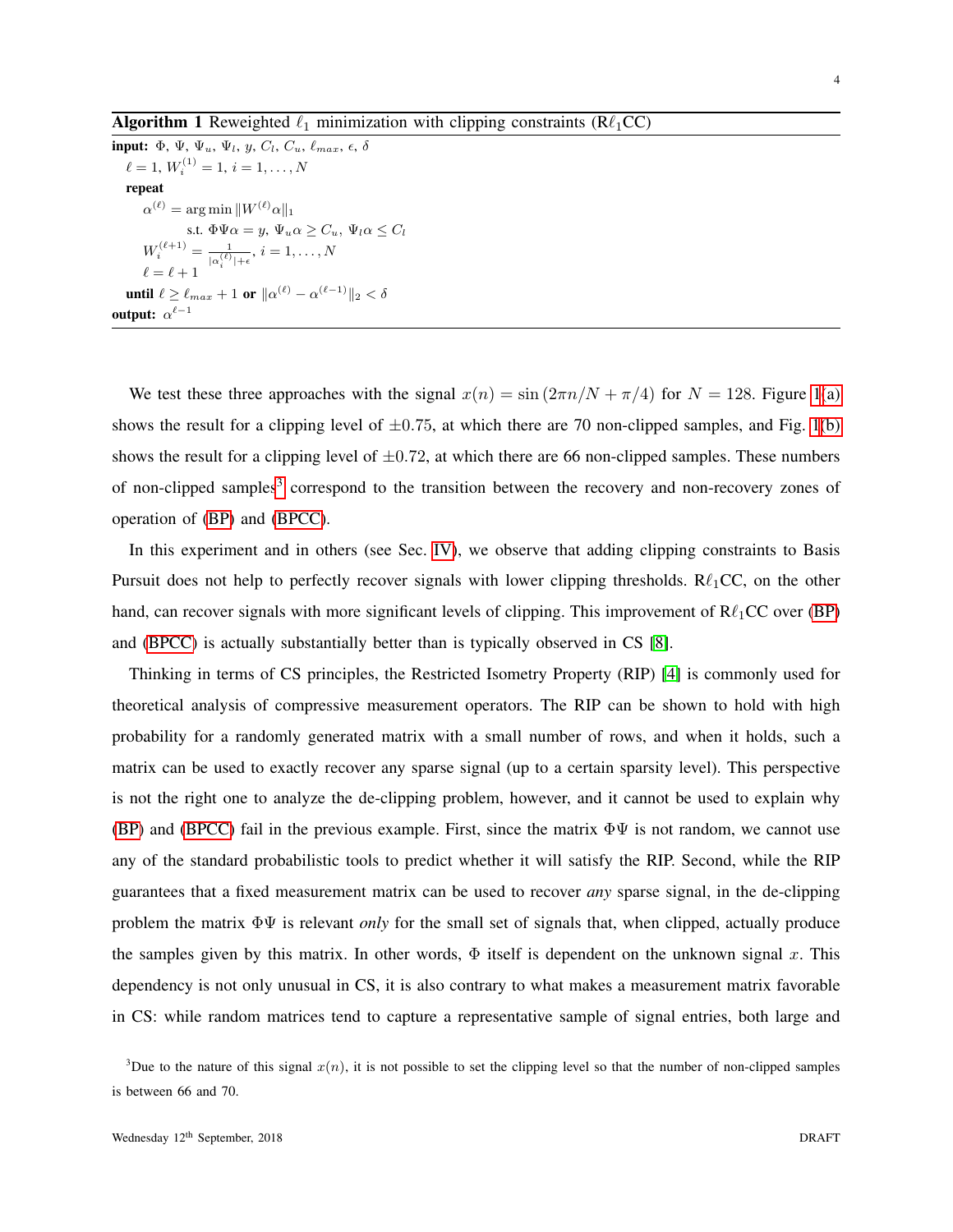<span id="page-4-1"></span><span id="page-4-0"></span>

Fig. 1: Reconstruction of  $x(n) = \sin(2\pi n/N + \pi/4)$  by [\(BP\)](#page-2-1), [\(BPCC\)](#page-2-2), and Algorithm 1 (R $\ell_1$ CC). (a) Clipping level  $\pm 0.75$ . All three approaches recover the signal. (b) Clipping level  $\pm 0.72$ . Only R $\ell_1$ CC recovers the signal exactly.

small, the clipping process deliberately excludes all of the large signal entries and keeps only the small ones.

# <span id="page-4-2"></span>III. TRIVIAL PURSUIT WITH CLIPPING CONSTRAINTS

Let us note that the DFT of the clipped signal  $x_c$  contains, in addition to the harmonics introduced by the clipping process, all of the harmonics present in the original signal  $x$ . Interestingly, the harmonics with the biggest magnitude typically coincide with the ones from the original signal. Figure [2](#page-5-0) shows an example for a signal with sparsity level  $K = 10$  clipped at an amplitude corresponding to 20% of its peak value. We see that the 5 biggest harmonics of  $x_c$  are at the same locations as the 5 harmonics of x. Our second proposed de-clipping algorithm exploits this observation.

The method is very simple and consists of two stages. First, we identify the support (the location of the non-zero Fourier coefficients) of the signal. Second, we estimate the value of the coefficients on this support using a least-squares approach, similar to that used in other greedy methods such as Matching Pursuit or OMP [\[5\]](#page-9-2). If we know the sparsity level K *a priori*, we can estimate the support simply by finding the K biggest harmonics of  $x_c$ . In the more general case where we do not know K, we select the elements of the support one at a time in a greedy manner, until the reconstruction error on the non-clipped samples is small enough.

Algorithm [2](#page-5-1) shows a detailed description of the method. In the match step we compute the DFT of the clipped signal—*this happens only once*. Then we repeat the following steps until the residual  $r$  is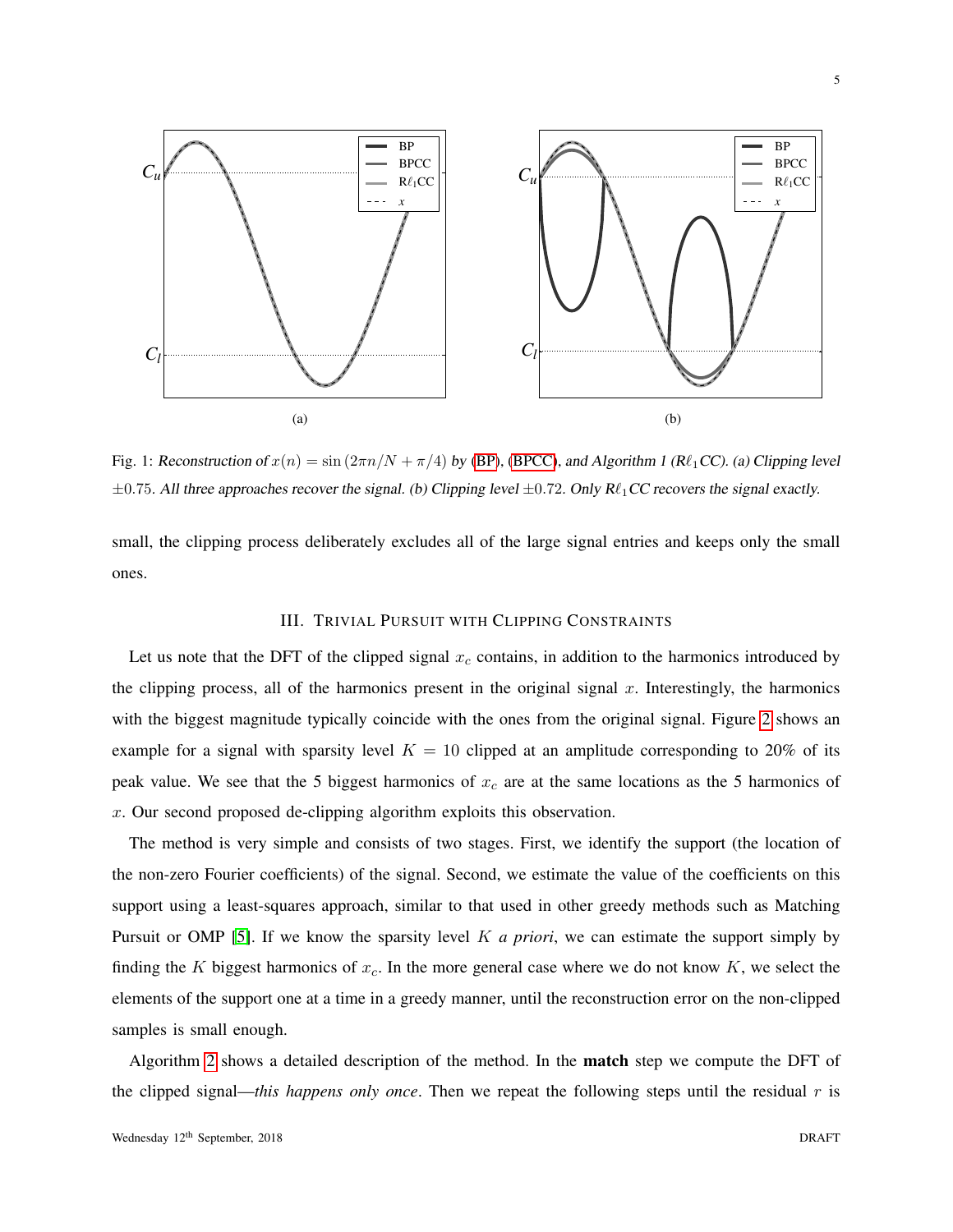<span id="page-5-0"></span>

Fig. 2: Support estimation using the DFT of the clipped signal. (a) A signal x with sparsity level  $K = 10$  and its clipped version  $x_c$ , with  $C_u/\|x\|_{\infty} = 0.2$ , corresponding to  $M = 40$  non-clipped samples. (b) DFT of x and  $x_c$  for  $0 \le k < \frac{N}{2}$ . Note that the 5 biggest harmonics of  $x_c$  are at the same locations as the harmonics of x.

## <span id="page-5-1"></span>Algorithm 2 Trivial Pursuit with Clipping Constraints

input:  $\Phi$ ,  $\Psi$ ,  $x_c$ .  $y$ ,  $\epsilon$ **initialize:**  $r = y$ ,  $\Lambda^{(1)} = \emptyset$ ,  $\ell = 1$ **match:**  $h = \text{DFT}\lbrace x_c \rbrace$  (indexed from 0 to  $N - 1$ ) while  $||r||_2 > \epsilon$  do **identify:**  $k = \operatorname{argmax}_{0 \le j \le \frac{N}{2}} |h(j)|$  $\Lambda^{(\ell+1)} = \Lambda^{(\ell)} \cup \{k,(N-k) \mod N\}$  $h(k) = 0$ **update:**  $\alpha = \operatorname{argmin}_{z: \ \operatorname{supp}(z) \subset \Lambda^{(\ell+1)}} \|y - \Phi \Psi z\|_2$  $r = y - \Phi \Psi \alpha$  $\ell = \ell + 1$ end while output:  $\hat{x} = \Psi \alpha = \Psi \operatorname{argmin}_{z: \text{ supp}(z) \subseteq \Lambda^{(\ell)}} \|y - \Phi \Psi z\|_2$ 

arbitrary small (we use  $\epsilon = 10^{-6}$  in our experiments). In the **identify** step we add the indices associated with the current largest harmonic to the support index set  $\Lambda$ , and we then set those coefficients to zero to avoid selecting them again in the next iteration. In the update step we compute the DFT coefficients of a signal—restricted to the support  $\Lambda$ —that best approximates the non-clipped samples y in a least-squares sense. Note that the coefficients  $\alpha_{\Lambda}$  on this support are easily computed as  $\alpha_{\Lambda} = (\Phi \Psi)^{\dagger}_{\Lambda} y$ , where  $(\Phi \Psi)^{\dagger}_{\Lambda}$ is the pseudoinverse of the columns of  $\Phi\Psi$  indexed by  $\Lambda$ .

Although perhaps not evident at first sight, Algorithm [2](#page-5-1) corresponds to a modified version of the method known as Trivial Pursuit (TP) [\[5\]](#page-9-2), [\[9\]](#page-9-6). Given a set of non-clipped linear measurements  $y = \Phi x = \Phi \Psi \alpha$ , TP would estimate the support of  $\alpha$  simply by computing the score  $h_{TP} = (\Phi \Psi)^T y$  and selecting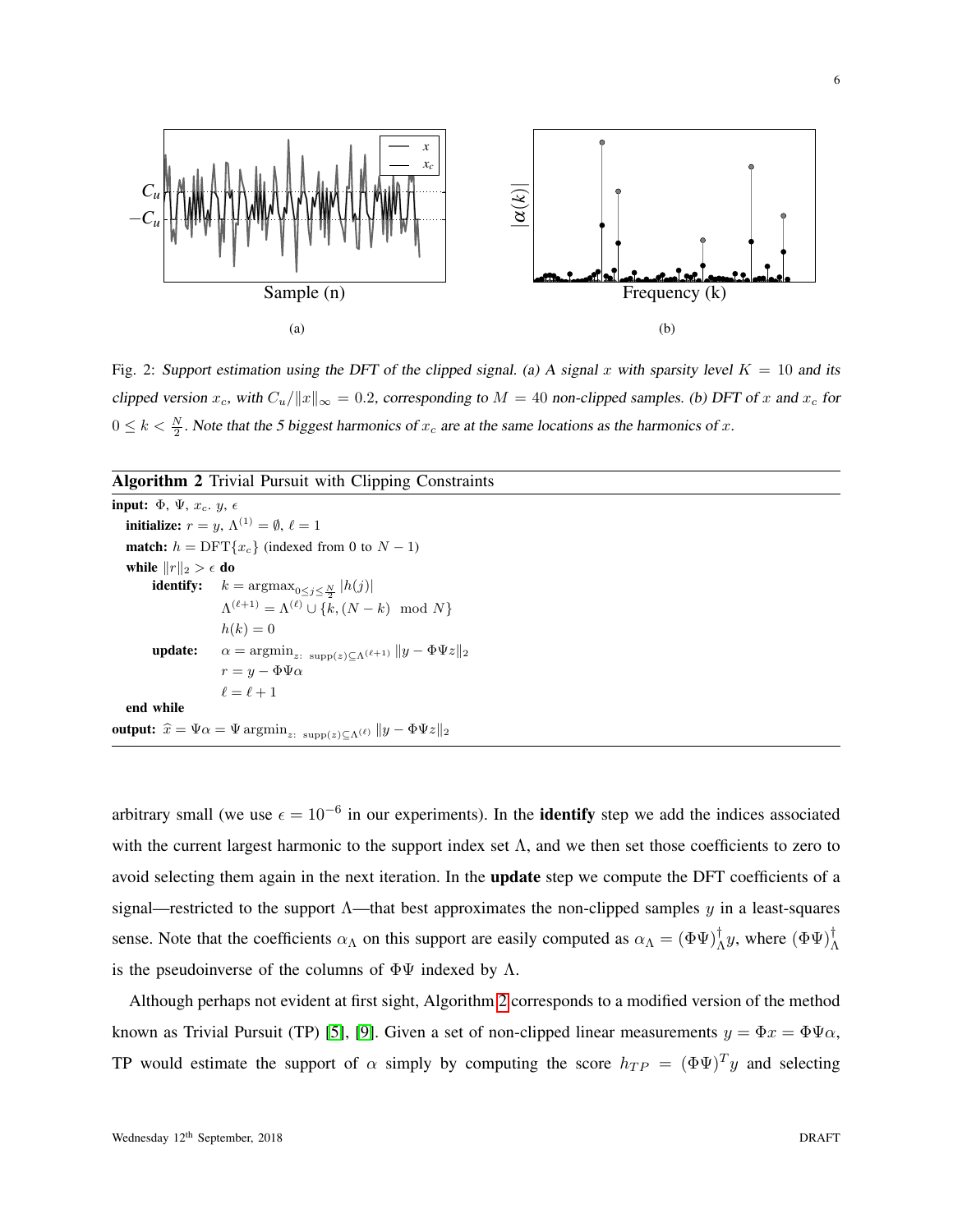<span id="page-6-0"></span>

2 4 6 8 10 12 14 16 18 20 Sparsity level *K*  $\overline{0}$ 20 40 60 80 100 *Mmin*  $\bullet$  BP **W** BPCC  $R\ell_1CC$  $\triangle$  TPCC  $\bullet$  consOMP

Fig. 3: Recovering a two-tone signal using TPCC. The clipping level  $C_u = 0.7$  is just below the high-frequency "bumps". It is possible to recover the signal with a clipping level down to  $C_u = 0.2$ . We set the signal length to  $N = 128.$ 

Fig. 4: Recovering a clipped signal using BP, BPCC, constraint-OMP,  $R\ell_1CC$ , and TPCC. We plot the average minimum number of non-clipped samples  $M_{min}$  required to recover signals of different sparsity levels K.

the indices of the largest entries of  $h_{TP}$ . We can write  $h_{TP} = (\Phi \Psi)^T y = \Psi^T \Phi^T y$  and note that the vector  $\Phi^T y \in \mathbb{R}^N$  corresponds to a zero-padded version of y with the non-clipped samples at the proper locations. Since multiplying by  $\Psi^T$  is equivalent to computing the DFT of a vector,  $h_{TP}$  is in fact the DFT of the zero-padded version of y. The vector h computed in the **match** of Algorithm [2](#page-5-1) is actually very similar to  $h_{TP}$ , except that instead of computing the DFT of the zero-padded version of y, we compute the DFT of  $x_c$ , which is equal to y padded with the clipped values instead of zeros. In other words, Algorithm [2](#page-5-1) exploits the knowledge of the clipped values. For this reason we dub our method TPCC.

To illustrate the effectiveness of TPCC we experiment with the signal  $x(n) = \sin(2\pi n/N) + 0.25 \sin(2\pi 3n/N)$ of length  $N = 128$ . We clip this signal, shown in Fig. [3,](#page-6-0) at a level just below the "bumps". It might seem impossible to recover the signal once the oscillations due to the third harmonic are missing. Remarkably, however, TPCC not only recovers this signal at the clipping level of  $C_u = 0.7$ , but it can even recover this signal down to the clipping level of  $C_u = 0.2$ , at which point there are only 10 non-clipped samples.

Although TP is arguably the simplest reconstruction method for sparse signals in CS, it also is one of the poorest performing in terms of the number of measurements required for successful signal recovery [\[5\]](#page-9-2). For this reason it is quite surprising that in this experiment and in others (see Sec. [IV\)](#page-7-0) TPCC can be so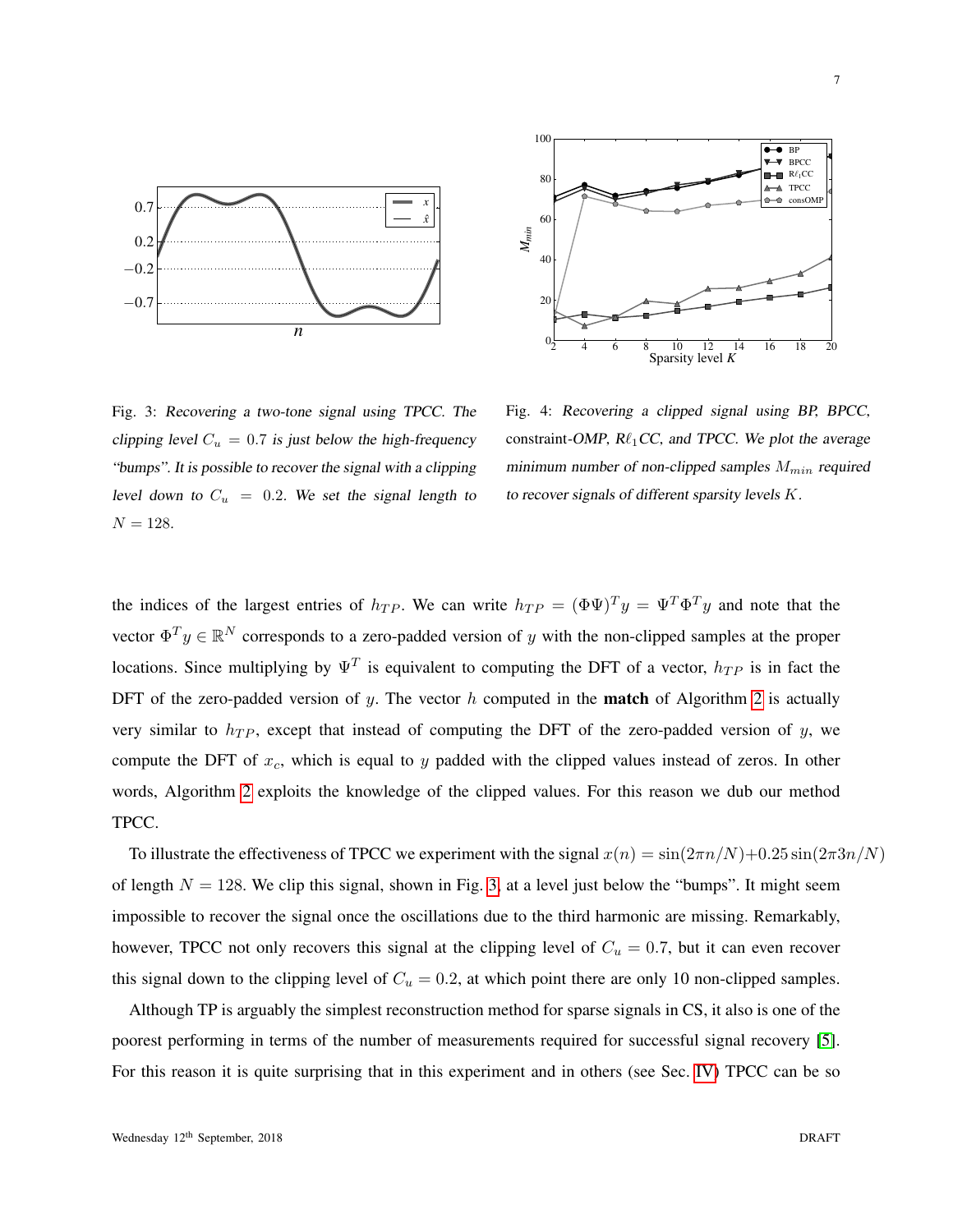<span id="page-7-3"></span>



Fig. 5: Recovering a clipped signal using  $R\ell_1CC$  and TPCC. We plot the probability of perfect recovery as a function of the sparsity level K for  $M = 70$  non-clipped samples.

Fig. 6: Recovering a clipped signal using TPCC. We plot the probability of perfect recovery as a function of the sparsity level  $K$  for different numbers of non-clipped samples M.

<span id="page-7-0"></span>effective for de-clipping sparse signals.

## IV. EXPERIMENTAL RESULTS

In this section we empirically evaluate the methods described previously. We also compare with *constraint*-OMP.<sup>[4](#page-7-1)</sup> For all experiments that follow we generate, for each value of the sparsity level  $K$ , signals of length  $N = 128$  having K non-zero coefficients with frequencies selected randomly, amplitudes chosen randomly from a uniform distribution between 0.5 and 1.5, and phases selected randomly.[5](#page-7-2)

In the first experiment, we find the average minimum number  $M_{min}$  of non-clipped samples required to recover a signal as a function of  $K$ . We compute the average over 100 simulation runs. Figure [4](#page-6-0) shows the results. BP and BPCC perform very poorly, being unable to recover the original signal except when the clipping is very mild. *Constraint*-OMP performs better, while TPCC and  $R\ell_1$ CC perform much better still. In fact, both TPCC and  $R\ell_1CC$  can reliably recover the signal using a number of non-clipped samples that is not much larger than  $K$ , while BP and BPCC require a number of non-clipped samples much closer to N.

<span id="page-7-1"></span><sup>4</sup>We have found that *constraint*-OMP exhibits better performance with signals sparse in the Direct Cosine Transform (DCT) domain than with signals sparse in the DFT domain. We thus use the DCT as the sparsity basis for testing this method.

<span id="page-7-2"></span><sup>5</sup>MATLAB code is available at https://github.com/aweinstein/declipping.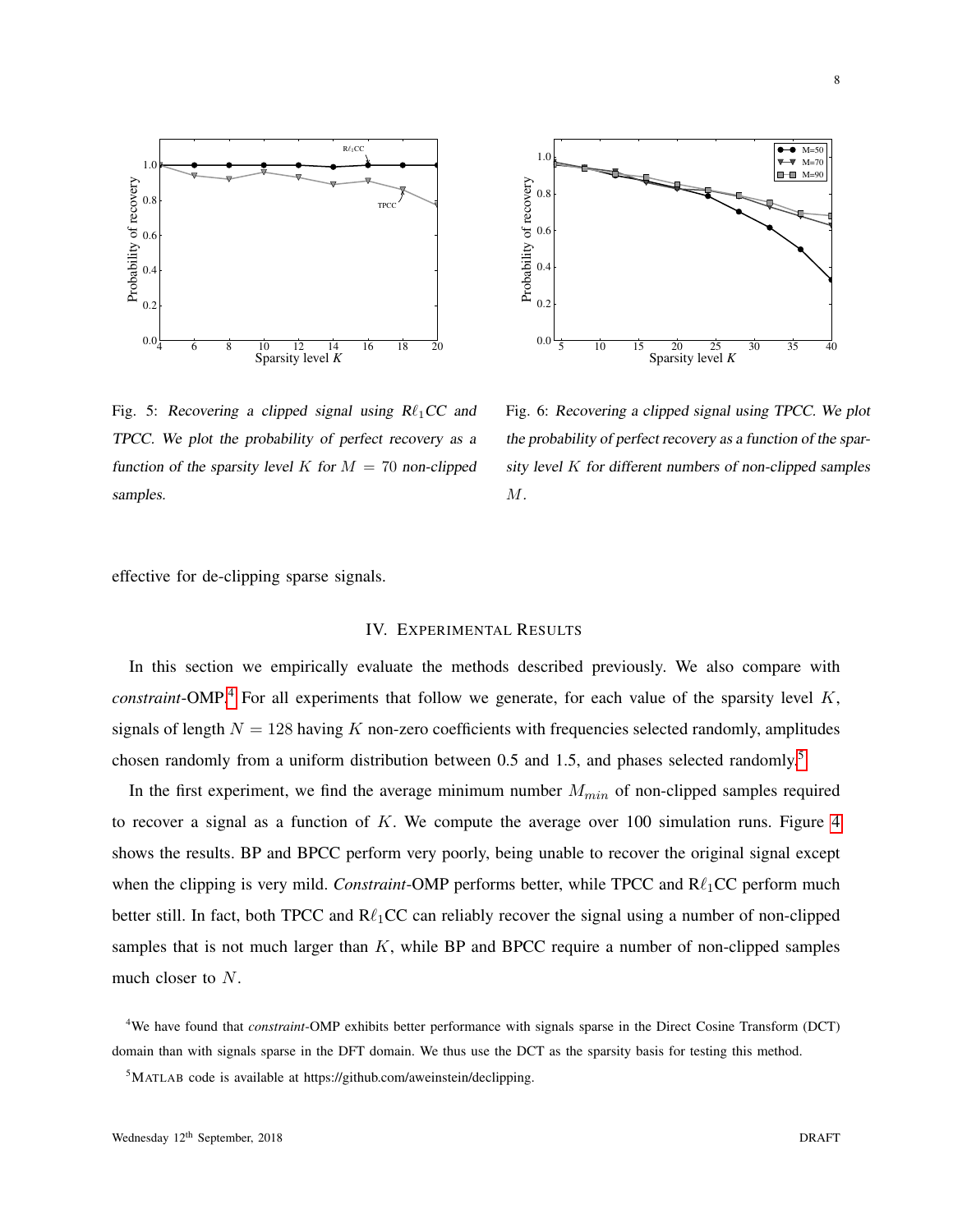In the second experiment, we compare  $\mathbb{R}\ell_1$ CC and TPCC in a different way. We fix the number of nonclipped samples to  $M = 70$  and plot the probability of perfect recovery (declared when  $||x - \hat{x}|| \le 10^{-3}$ ) as a function of the sparsity level  $K$ . Figure [5](#page-7-3) shows the results using 100 trials for each combination of M and K. Although  $\mathbb{R}\ell_1$ CC performs somewhat better than TPCC, it is important to underscore that TPCC requires significantly fewer computations.

In the final experiment, we examine the performance of TPCC more closely. We plot the probability of perfect recovery as a function of K for different values of M. Figure [6](#page-7-3) shows the results using 500 simulation runs for each combination of  $M$  and  $K$ . As expected, we the probability of recovery increases as the sparsity level  $K$  decreases, and as the number of non-clipped samples  $M$  increases. Again, in general, we can expect a high probability of recovery from TPCC (over our random signal model) when  $M$  is a small multiple of  $K$ .

#### V. CONCLUSIONS

We have presented two methods for restoring a clipped signal using the model assumption of sparsity in the frequency domain. Both techniques can be extended to account for noise, and preliminary experiments on noisy signals are promising although space limitations prevent us from discussing this more deeply. One of our methods, TPCC, is particularly simple to implement; its running time is dominated by the computation of the DFT and the solution of the least-squares problem, and it is significantly faster than  $R\ell_1CC$ .

Our algorithms are inspired by existing techniques from the field of CS, and the performance we achieve (where the requisite number of non-clipped samples  $M$  scales with  $K$ ) is fully in line with the state-of-the-art performance in CS. This is in spite of the fact that standard RIP analysis does not apply to the de-clipping problem and that the measurement operator in our problem is non-random and signal-dependent. Insight from CS would suggest that this signal dependence could be catastrophic for standard sparse approximation algorithms. Thus, we believe that further work is warranted to understand why even a simple algorithm such as TPCC can succeed in the de-clipping problem when much more complicated algorithms are required in CS.

#### **REFERENCES**

- <span id="page-8-0"></span>[1] J. S. Abel and J. O. Smith, "Restoring a clipped signal," in *Proc. Int. Conf. Acoustics, Speech and Signal Processing (ICASSP)*, 1991.
- <span id="page-8-1"></span>[2] S. J. Godsill, P. J. Wolfe, and W. N. Fong, "Statistical model-based approaches to audio restoration and analysis," *J. New Music Res.*, vol. 30, no. 4, pp. 323–338, Dec. 2001.